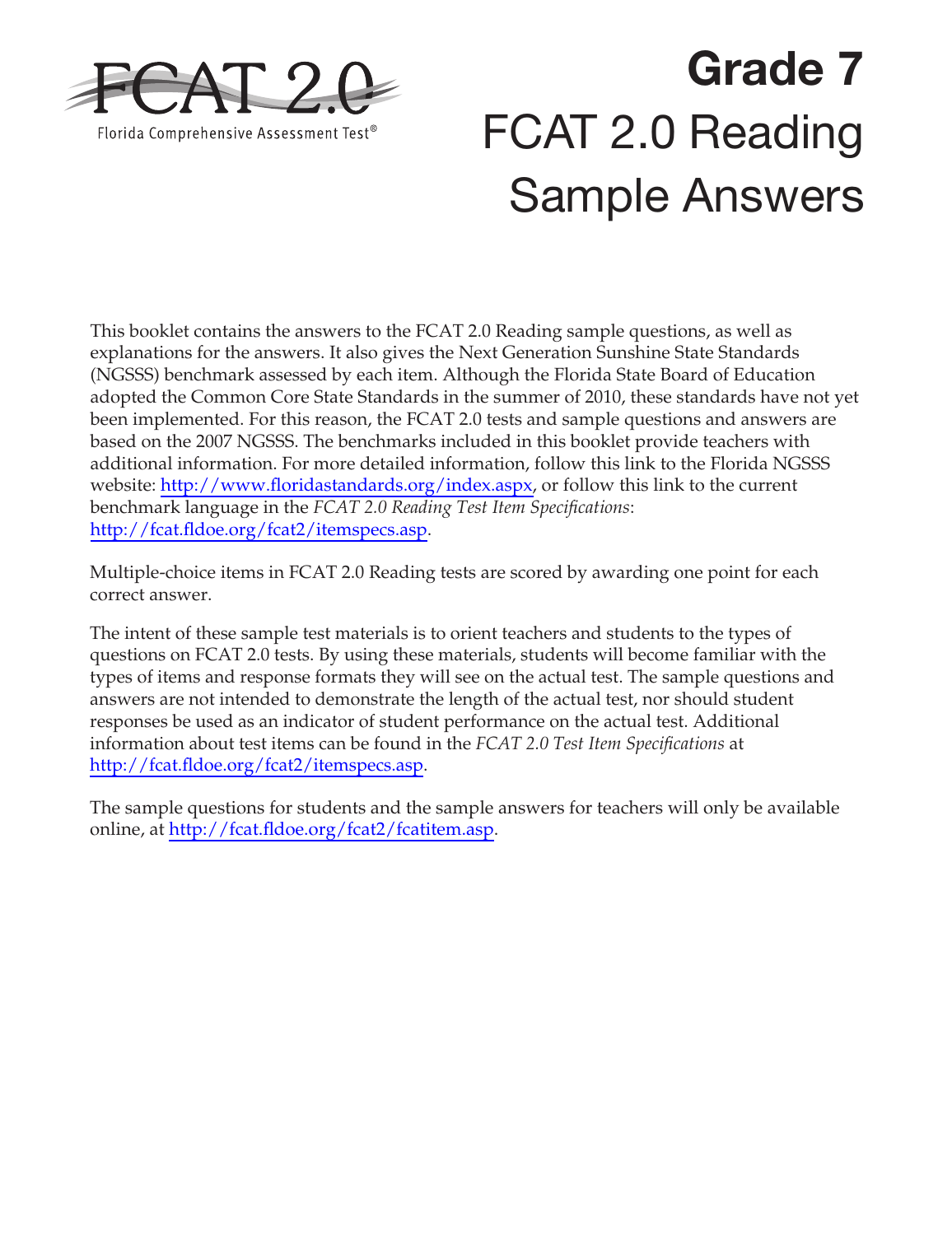

# **Article:** "Galápagos Islands Vacation"

"Galápagos Islands Vacation" by Melina Gerosa Bellows, from *National Geographic Kids,* November 2005. Copyright © 2005 National Geographic Society. All rights reserved. "Girls Snorkeling Over Reef": Copyright © Reed Kaestner / Corbis. "Seal": Copyright © Brand X Pictures / Jupiterimages. "Seal Sunning": Copyright © Photos.com / Jupiterimages.

#### The correct answer is D (to raise awareness about the need to protect the **Galápagos Islands' wildlife).**

Type of Text: Informational

Benchmark: LA.7.1.7.2 The student will analyze the author's purpose (e.g., to persuade, inform, entertain, explain) and perspective in a variety of texts and understand how they affect meaning.

The correct answer is D. At the conclusion of the article, the author states that her trip to the Galápagos Islands changed the way she and her travel group *think about the world.* This idea is supported when Hannah says, *"More than ever, this trip makes me want to make sure these animals are kept safe."* Through these details, the author is able to heighten the reader's awareness that the Galápagos Islands' wildlife should be protected.



**2 The correct answer is F (simile, comparing penguins to soldiers).** 

Type of Text: Informational

Benchmark: LA.7.2.1.7 The student will locate and analyze an author's use of allusions and descriptive, idiomatic, and figurative language in a variety of literary text, identifying how word choice is used to appeal to the reader's senses and emotions, providing evidence from text to support the analysis.

The correct answer is F. The excerpted sentence from the article contains an example of a simile. The simile compares penguins on a rock to soldiers standing at attention.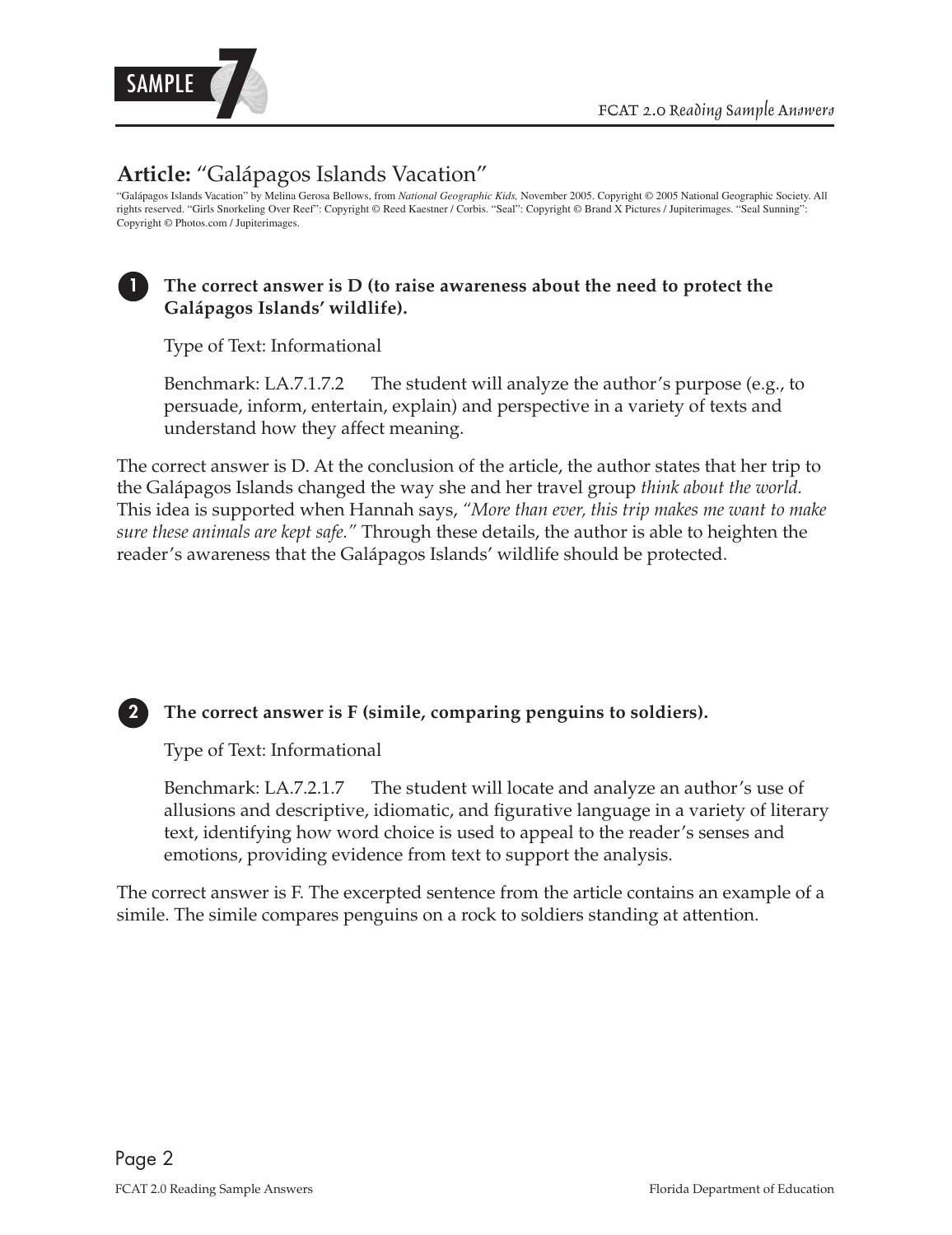

#### **3 The correct answer is B (personal observations).**

Type of Text: Informational

Benchmark: LA.7.6.2.2 The student will assess, organize, and check the validity and reliability of information in text, using a variety of techniques by examining several sources of information, including both primary and secondary sources.

The correct answer is B. Through her firsthand experiences on the Galápagos Islands, the author provides the reader with credible support regarding the unique wildlife and environment found there. In addition, she quotes members of the group to highlight her observations.



#### The correct answer is F (the various wildlife with which the group interacts).

Type of Text: Informational

Benchmark: LA.7.6.2.2 The student will assess, organize, and check the validity and reliability of information in text, using a variety of techniques by examining several sources of information, including both primary and secondary sources.

 states that *The lack of human threat makes the animals very friendly* and further supports this  quoting a member of the group: *"More than ever, this trip makes me want to make sure these animals are kept safe."*  The correct answer is F. The group's interaction with the various wildlife helps to create a strong appreciation for the Galápagos Islands. The author supports this idea when she idea by saying, *The group and I experience that firsthand.* The author reinforces this idea by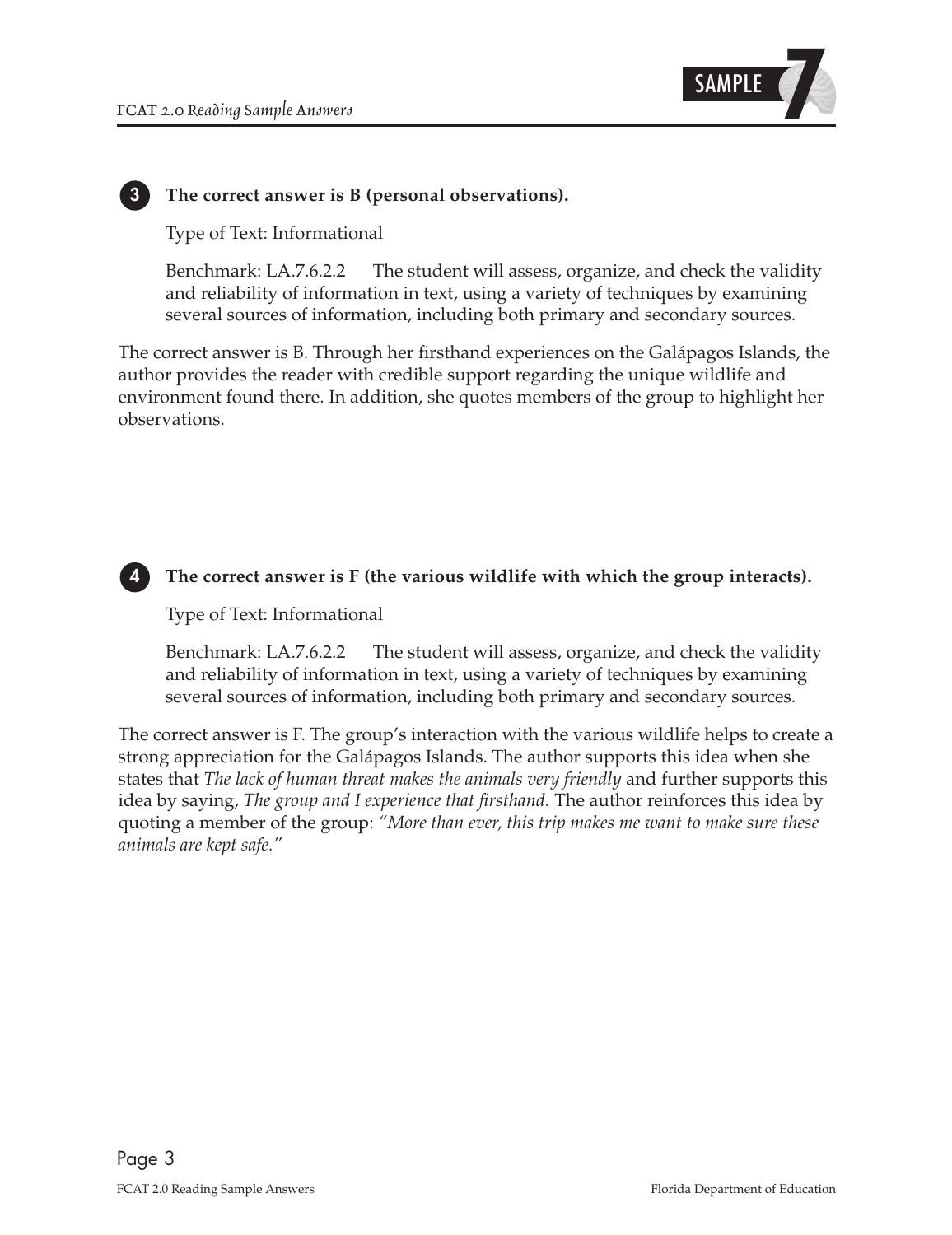

### **5 The correct answer is C (enchanting).**

Type of Text: Informational

Benchmark: LA.7.1.7.2 The student will analyze the author's purpose (e.g., to persuade, inform, entertain, explain) and perspective in a variety of texts and understand how they affect meaning.

The correct answer is C. The author's view that the Galápagos Islands are *enchanting* is supported in the article: *In fact, the only way you can experience this magical place is by taking a small motorboat.*



### **6 The correct answer is G (darting, gliding).**

Type of Text: Informational

Benchmark: LA.7.1.6.8 The student will identify advanced word/phrase relationships and their meanings.

The correct answer is G. As used in the article, only one pair of words in the available options, *darting* and *gliding*, are opposite in meaning. *Darting* is used to refer to the zooming speed of sea lions, in contrast to the sea turtles, which the author describes as *slowly gliding by me.*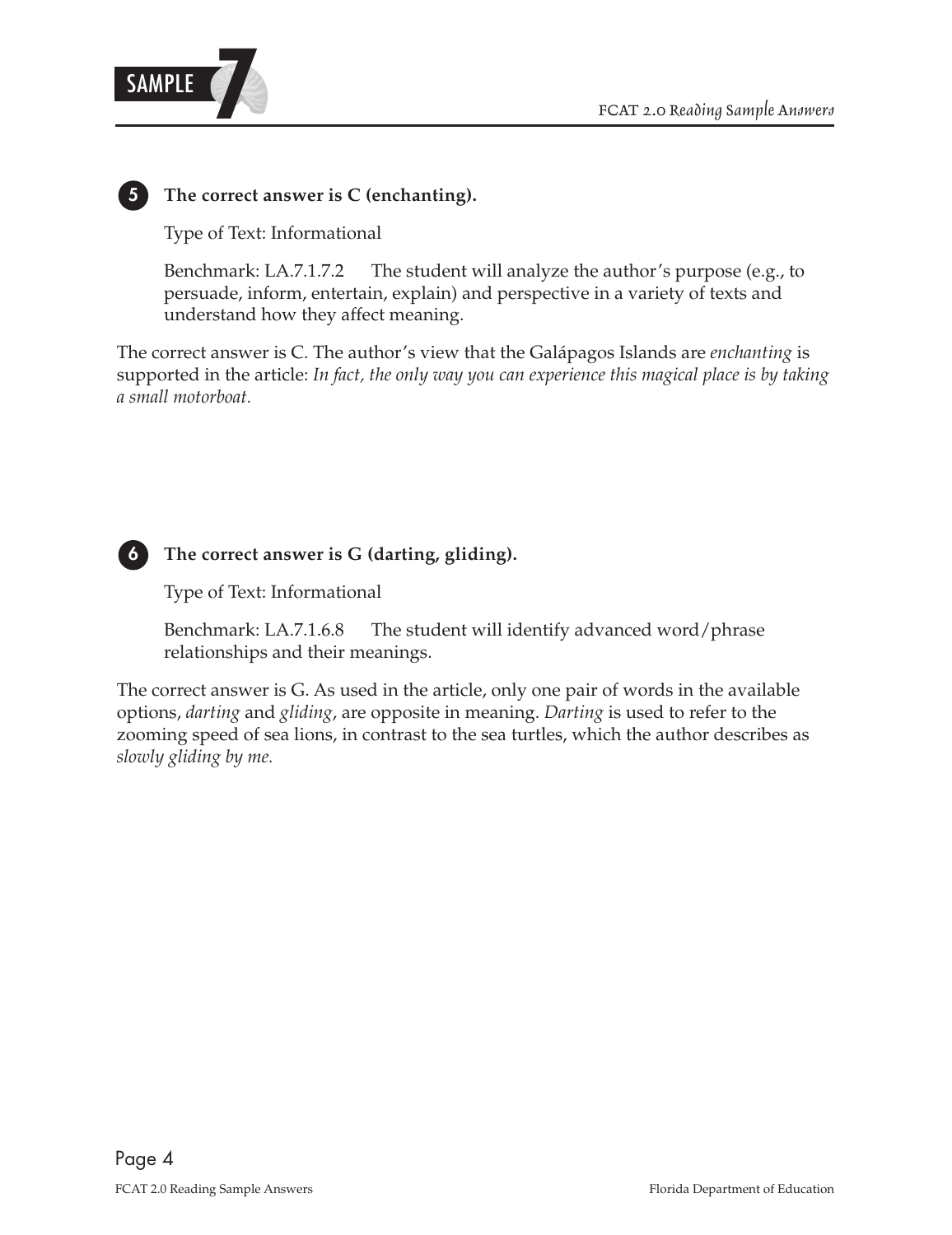

#### **7 The correct answer is B (live in a tropical climate).**

Type of Text: Informational

Benchmark: LA.7.1.7.3 The student will determine the main idea or essential message in grade-level or higher texts through inferring, paraphrasing, summarizing, and identifying relevant details.

 The correct answer is B. Hannah states, "*The Galápagos Islands seem to break all the rules of nature,"* and she points out the unique feature of the Galápagos penguins with, "*You've got penguins on the equator."* 



#### **8 The correct answer is I (withdrawn).**

Type of Text: Informational

Benchmark: LA.7.1.7.3 The student will determine the main idea or essential message in grade-level or higher texts through inferring, paraphrasing, summarizing, and identifying relevant details.

The correct answer is I. Based on the author's firsthand observations and her experiences while vacationing in the Galápagos Islands, the reader is provided with text-based examples that describe the author as being adventurous, concerned, and knowledgeable; however, the article provides no details or information for the reader to conclude that the author could be described as withdrawn.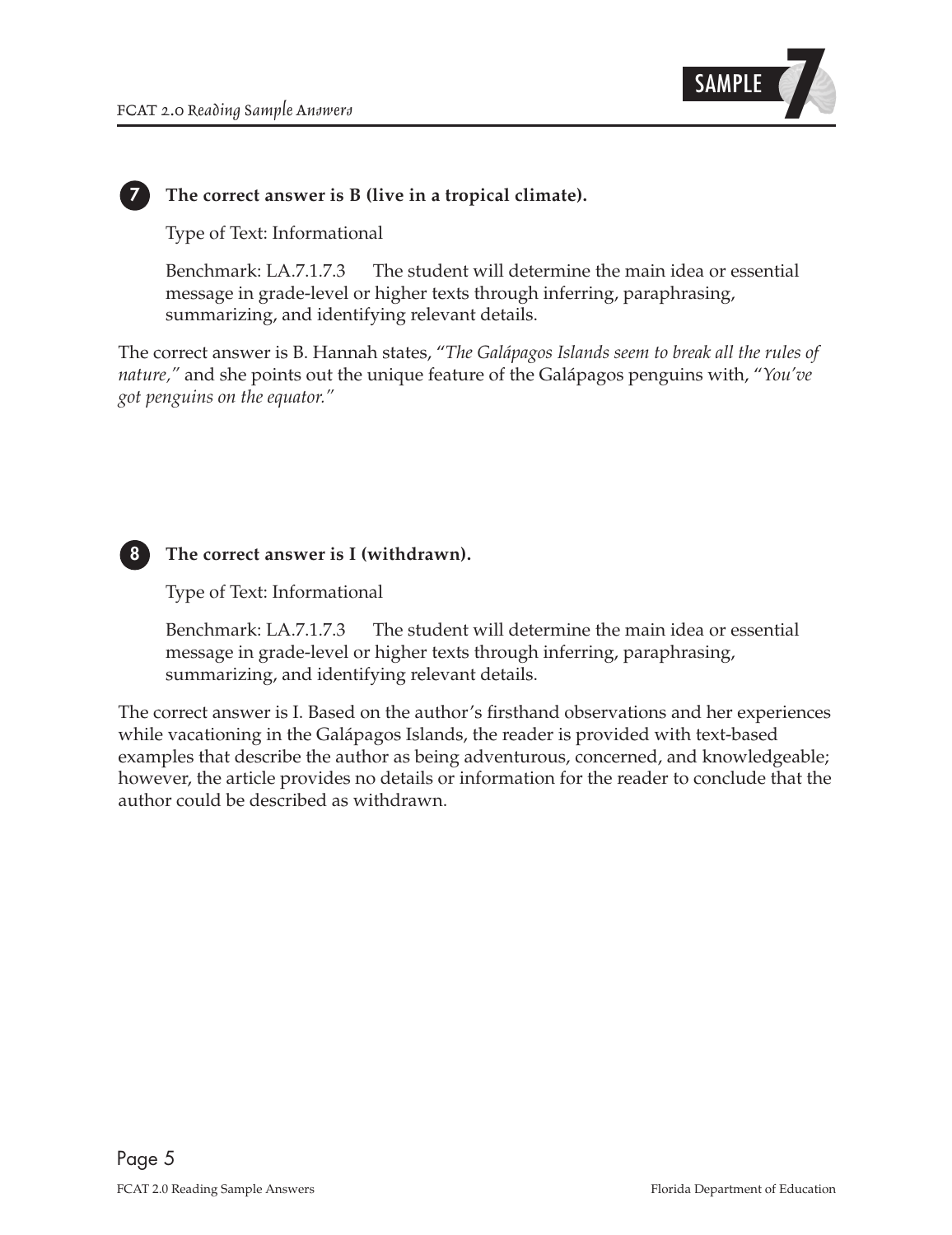

# **Functional Text:** "Volunteer Day"

"Volunteer Day" property of the Florida Department of Education.

### **time to board the plane).**  The correct answer is D (He was not able to make a phone call before it was

Type of Text: Informational

Benchmark: LA.7.1.6.9 The student will determine the correct meaning of words with multiple meanings in context.

The correct answer is D. The context of the word *board* in the sentence provided matches the context of the word in option D; both mean "to get on" the plane.

### 10 The correct answer is H (description of Volunteer Day followed by an **activity list).**

Type of Text: Informational

Benchmark: LA.7.1.7.5 The student will analyze a variety of text structures (e.g., comparison/contrast, cause/effect, chronological order, argument/support, lists) and text features (main headings with subheadings) and explain their impact on meaning in text.

The correct answer is H. The author organizes the flier by first appealing to readers to volunteer in the community and then by describing the reasons and benefits associated with helping others. The flier also includes an hourly schedule of events for Volunteer Day along with a list of activities.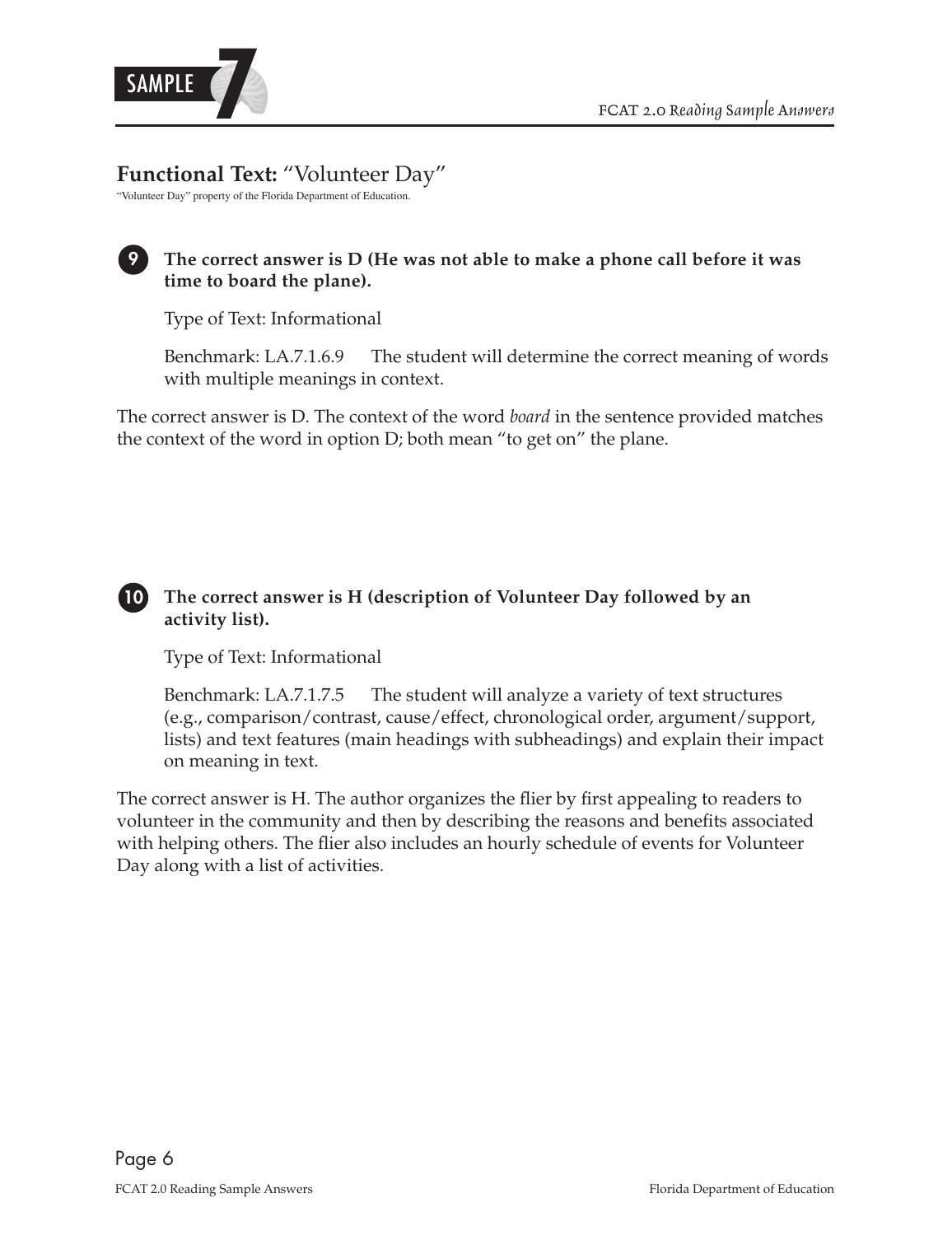

#### **11 The correct answer is C (drawing attention to specific times matched with specific activities).**

Type of Text: Informational

Benchmark: LA.7.6.1.1 The student will explain how text features (e.g., charts, maps, diagrams, subheadings, captions, illustrations, graphs) aid the reader's understanding.

The correct answer is C. The author uses italicized print to emphasize for the reader the specific hours each event will take place during Volunteer Day.



12 The correct answer is  $F$  ("It's important to be more than just a resident in a community; getting involved allows you to be an active, participating citizen").

Type of Text: Informational

Benchmark: LA.7.6.2.2 The student will assess, organize, and check the validity and reliability of information in text, using a variety of techniques by examining several sources of information, including both primary and secondary sources.

The correct answer is F. This sentence best supports why students should volunteer by stating the primary importance and benefit of being a volunteer. The remaining options present secondary benefits or supporting details in the flier.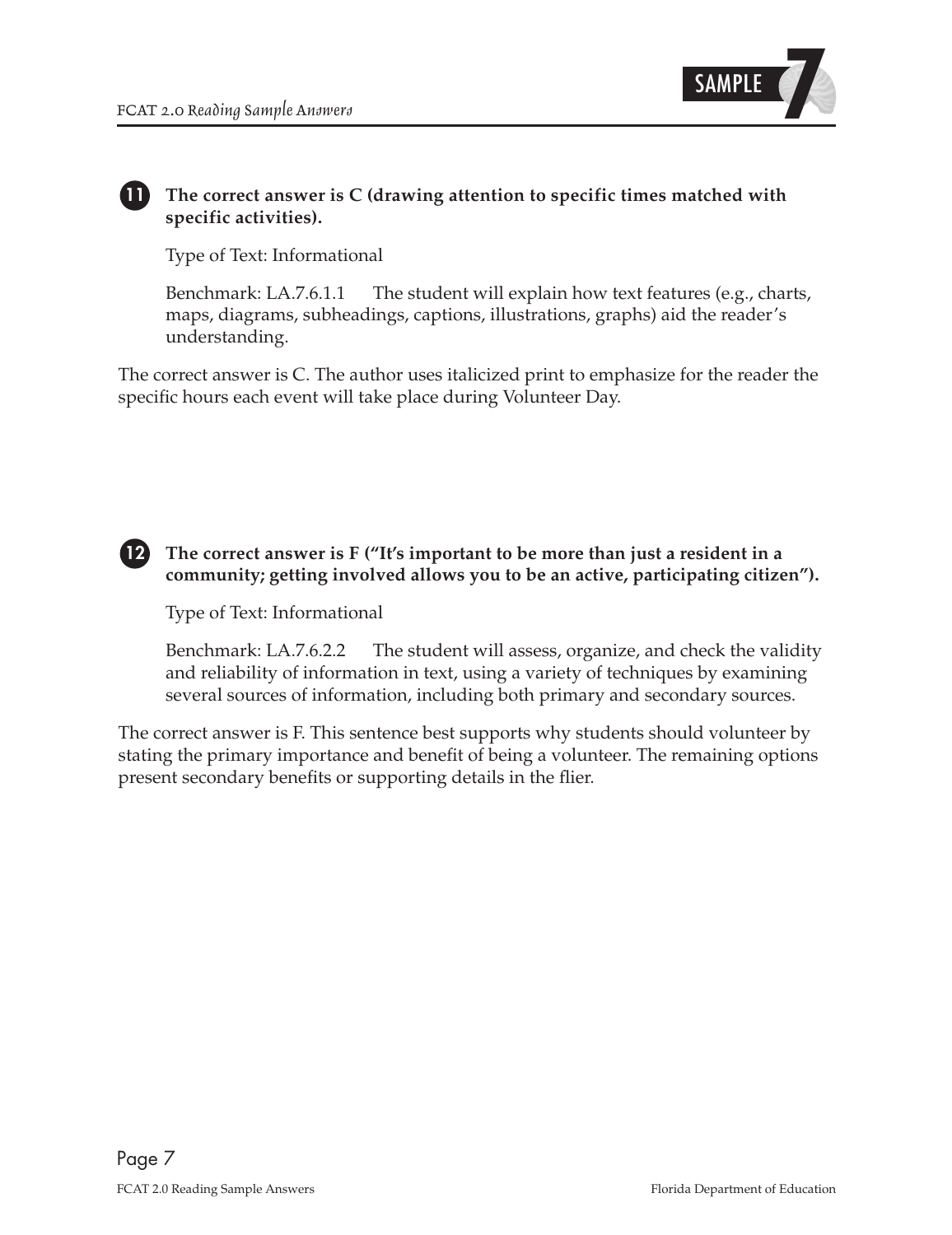



# **Passage:** "Roy's New Dog"

"Roy's New Dog": reprinted with permission of the author, Zoltan Malocsay, and *Boy's Life,* July 1978, published by the Boy Scouts of America. All rights reserved.



### **13 The correct answer is A (describe the unique relationship between a pet and its owner).**

Type of Text: Literary

Benchmark: LA.7.1.7.2 The student will analyze the author's purpose (e.g., to persuade, inform, entertain, explain) and perspective in a variety of texts and understand how they affect meaning.

The correct answer is A. The author's most likely purpose in writing this passage was to share his firsthand observations and experiences as he witnessed the unique relationship between Roy and Roy's old dachshund, Fritz.



 **14 The correct answer is G (failure to name the puppy).** 

Type of Text: Literary

Benchmark: LA.7.2.1.2 The student will locate and analyze elements of characterization, setting, and plot, including rising action, conflict, resolution, theme, and other literary elements as appropriate in a variety of fiction.

 *thought it was unlike Roy not to have a name for the pup already*. The correct answer is G. When the narrator initially questions Roy about the name for his new pup, Roy responds, *"I don't know yet."* The narrator's concern about Roy's lack of commitment to the new dog is later conveyed to the reader when the narrator states, *I*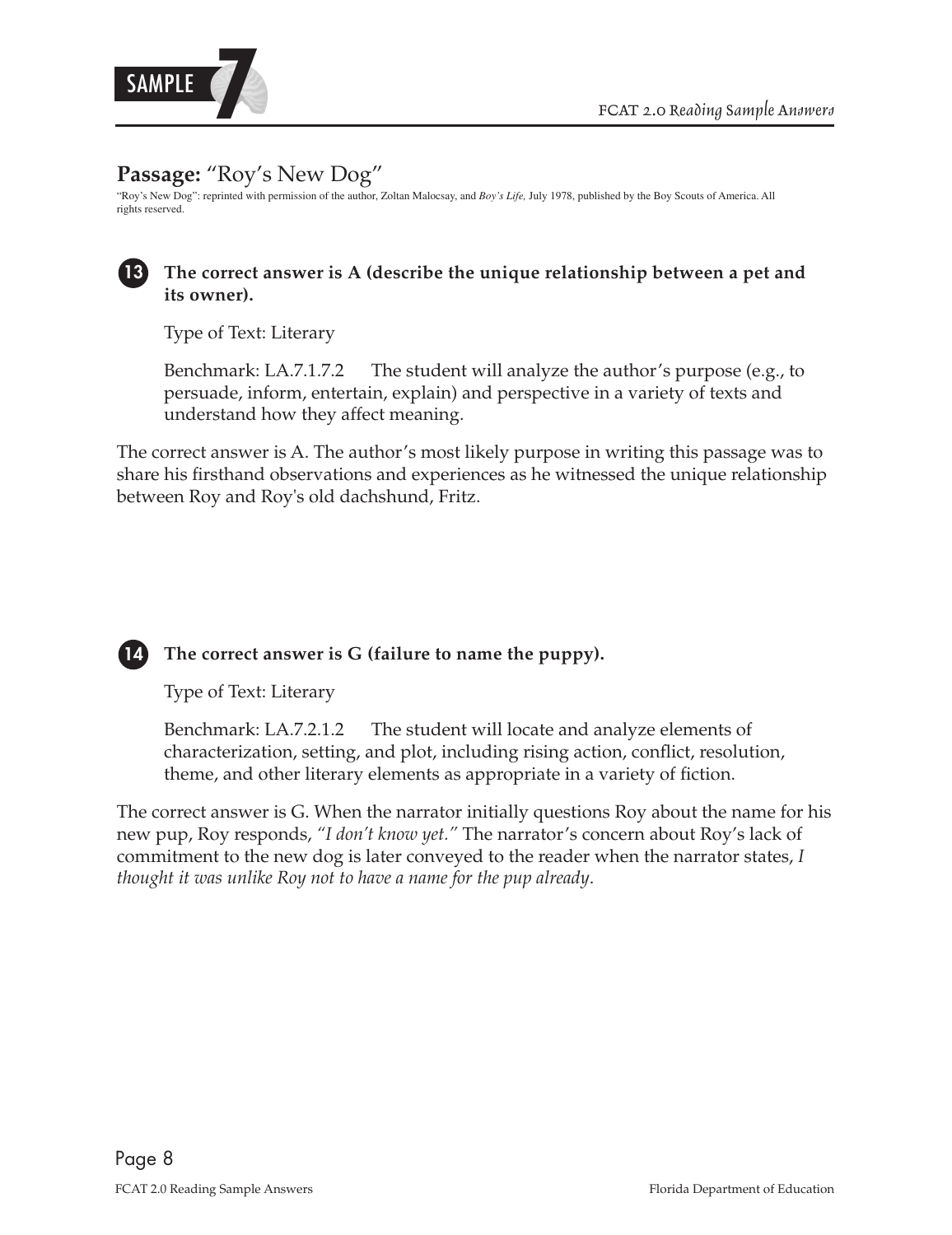

# 15 The correct answer is D (worry about Roy once the dachshund is gone).

Type of Text: Literary

Benchmark: LA.7.2.1.2 The student will locate and analyze elements of characterization, setting, and plot, including rising action, conflict, resolution, theme, and other literary elements as appropriate in a variety of fiction.

The correct answer is D. Through this statement made by Roy, "*Yeah, my nephews were worried that old Fritz might die on me someday and—well—leave me alone, you might say,"* the author conveys to the reader why Roy's nephews gave him the new beagle pup.



#### **16 The correct answer is G (humorous).**

#### Type of Text: Literary

Benchmark: LA.7.2.1.7 The student will locate and analyze an author's use of allusions and descriptive, idiomatic, and figurative language in a variety of literary text, identifying how word choice is used to appeal to the reader's senses and emotions, providing evidence from text to support the analysis.

 appearance of old Fritz as being *one of those "wiener dogs," with legs so short that his belly Fritz starts chasing around and around the circle, while the rabbit sits in the middle and quietly*  The correct answer is G. The author provides numerous examples of a *humorous* tone when describing the unique relationship between Roy and his old dog, Fritz. Examples of this humorous tone can be found when the author explains to the reader the physical *almost drags on the ground,* when he conveys to the reader how old Fritz chases rabbits: *So nibbles grass,* and when he writes a humorous ending to the passage.